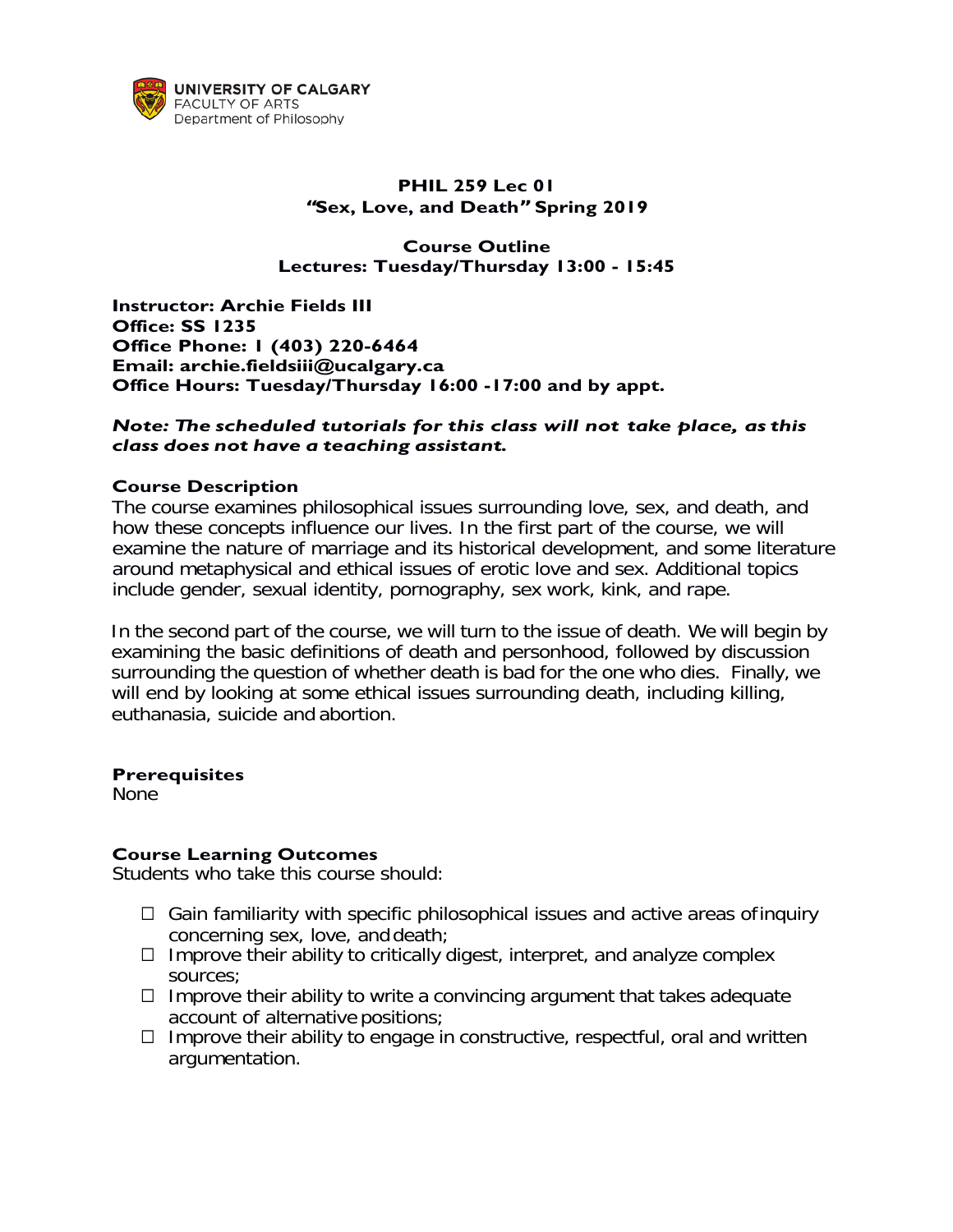# **Required/Recommended Texts (including electronic resources)**

No textbook is required; all readings will be available through the course website on  $D2L$ .

### **Course Assessment**

Course final grades will be assessed through the following assignments and exams:

| <b>Assignment Weight</b> | <b>Assignment</b> | <b>Due Date</b> |
|--------------------------|-------------------|-----------------|
| 10%                      | Exam 1            | May $23$        |
| 35%                      | Paper 1           | May 27          |
| 10%                      | Exam 2            | June 13         |
| 35%                      | Paper 2           | June 17         |
| 10%                      | Participation     |                 |

**Exams**: Exams will be Blue Book exams with four to five questions requiring a long paragraph or two to answer. These questions will be assessed primarily for comprehension of material, but may also have parts which are graded for insightful analysis or critique. A set of questions will be distributed in advance, but not all of those questions will appear on the exam. Students will be provided 1 hour and 15 minutes to complete these exams.

**Papers**: Papers will be 5 to 7 pages in length and provide a clear thesis, concise exposition of the issues or positions considered, and a focused argument on a topic of the student's choosing. Some topics will be suggested, but students are free to develop their own. The first paper must focus on an issue covered in the first section of the course on sex and love, while the second paper must focus on an issue related to death.

**Participation**: Participation includes many things, including contributing useful questions or comments to class-wide discussion, being an active participant in the small-group discussions that will happen every class, and/or discussing course material with me via email or in my office hours.

| <b>Grading Scale</b> | A: 93-100  | IA-: 90-92    |
|----------------------|------------|---------------|
| IB+: 87-89           | B: 83-86   | IB-: 80-82    |
| $ C_{+}: 77 - 79 $   | $C: 73-76$ | $C - 70 - 72$ |
| ID+: 67-69           | $D: 60-66$ | F: < 60       |

### **IMPORTANT DEPARTMENTAL, FACULTY AND UNIVERSITY INFORMATION**

#### **Academic Honesty**

Cheating or plagiarism on any assignment or examination is regarded as an extremely serious academic offense, the penalty for which will be an F on the assignment or an F in the course, and possibly a disciplinary sanction such as probation, suspension, or expulsion. See the relevant section K.5 on 'Academic Misconduct' in the current University Calendar

[http://www.ucalgary.ca/pubs/calendar/current/k-5.html.](http://www.ucalgary.ca/pubs/calendar/current/k-5.html)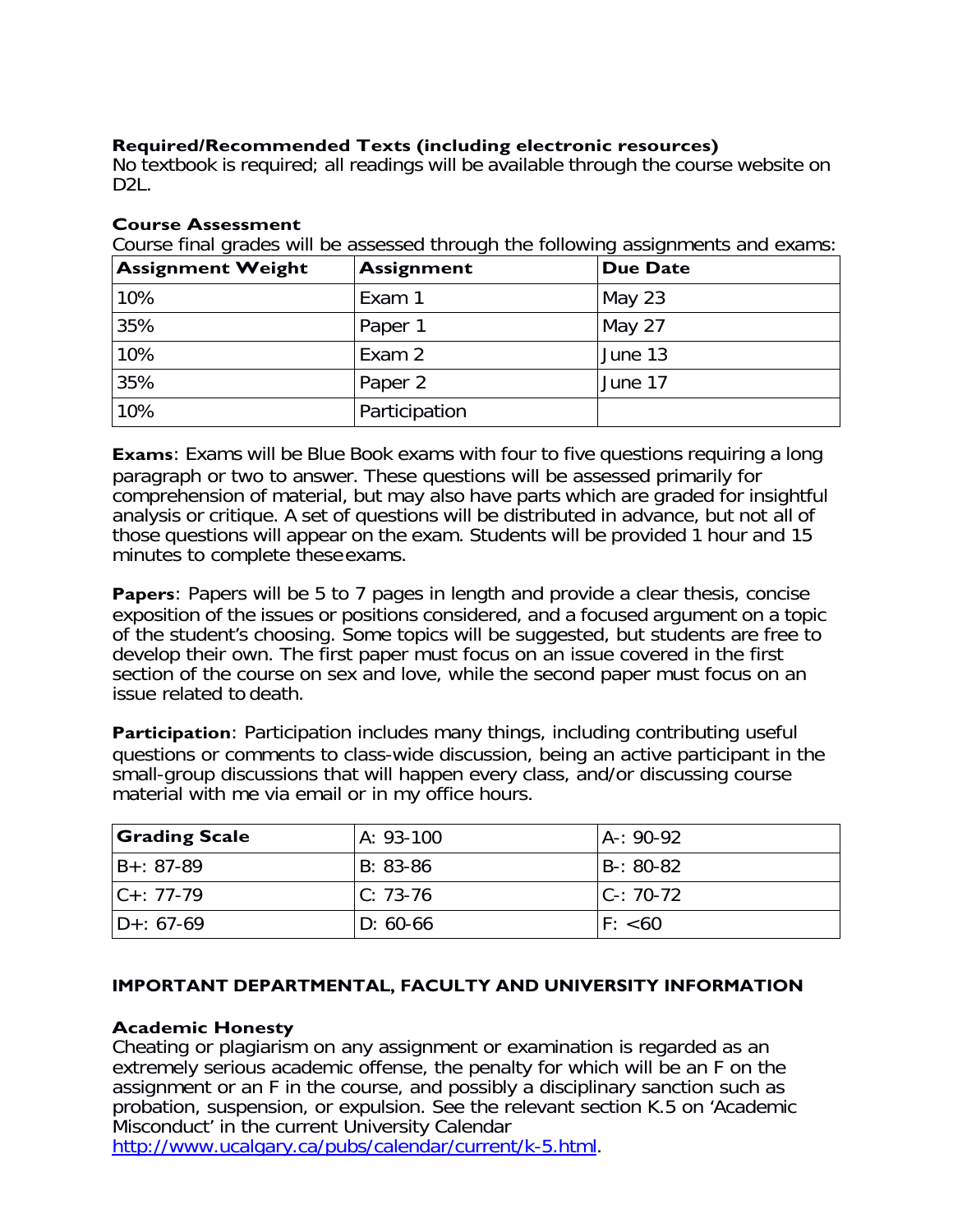Intellectual honesty requires that your work include adequate referencing to sources. Plagiarism occurs when you do not acknowledge or correctly reference your sources. If you have questions about correct referencing, consult your instructor.

#### **Academic Accommodation**

The student accommodation policy can be found at: [ucalgary.ca/access/accommodations/policy.](http://www.ucalgary.ca/access/accommodations/policy)

Students needing an Accommodation because of a disability or medical condition should communicate this need to Student Accessibility Services in accordance with the Procedure for Accommodations for Studentswith Disabilities [http://www.ucalgary.ca/policies/files/policies/student-accommodation](http://www.ucalgary.ca/policies/files/policies/student-accommodation-policy.pdf)[policy.pdf.](http://www.ucalgary.ca/policies/files/policies/student-accommodation-policy.pdf)

Students needing an Accommodation based on a Protected Ground other than Disability, should communicate this need, preferably in writing, to their instructor.

### **D2L Help**

Desire2Learn is UCalgary's online learning management system. Important information and communications about this course may be posted on D2L. Go to <https://ucalgary.service-now.com/it> for help.

### **General Academic Concerns and Program Planning**

Have a question but not sure where to start? The Arts Students Centre is your information resource for everything in the Faculty of Arts. Drop in at SS102, call 403- 220-3580, or email [ascarts@ucalgary.ca](mailto:ascarts@ucalgary.ca) . Advisors in the ASC can also provide assistance and advice in planning your program through to graduation. Visit the Faculty of Arts website at<https://arts.ucalgary.ca/advising> for detailed information on common academic concerns

### **Advice on Philosophy Courses**

You may find answers to your more specific questions about a philosophy degree on the Department of Philosophy's website [http://phil.ucalgary.ca](http://phil.ucalgary.ca/) , or contact one of Philosophy's Undergraduate Advisors. David Dick – Undergraduate Program Director [\(dgdick@ucalgary.ca\)](mailto:dgdick@ucalgary.ca), Megan Delehanty – Honors Advisor [\(mdelehan@ucalgary.ca\)](mailto:mdelehan@ucalgary.ca) or Allen Habib [\(anhabib@ucalgary.ca\)](mailto:anhabib@ucalgary.ca).

### **Registration and Prerequisite Waivers**

If you have questions regarding registration, or are seeking permission to waive the prerequisites for a course, email the Philosophy Department Undergraduate Program Administrator (UPA), Rebecca Lesser (rebecca.lesser@ucalgary.ca). Include the specific course information and your UCID number in your request.

### **Writing**

All written assignments (including, although to a lesser extent, written exam responses) will be assessed at least partly on writing skills. Writing skills include not only surface correctness (grammar, punctuation, sentence structure, etc.) but also general clarity and organization. Research papers must be properly documented. Students are also encouraged to use Writing Support Services and other Student Success Centre Services, located on the 3rd floor of the Taylor Family Digital Library. Writing Support Services assist with a variety of assignments, from essays to lab reports. Students can book 30-minute one-on-one appointments online, sign up for 15- minute drop-in appointments, and register for a variety of writing workshops.